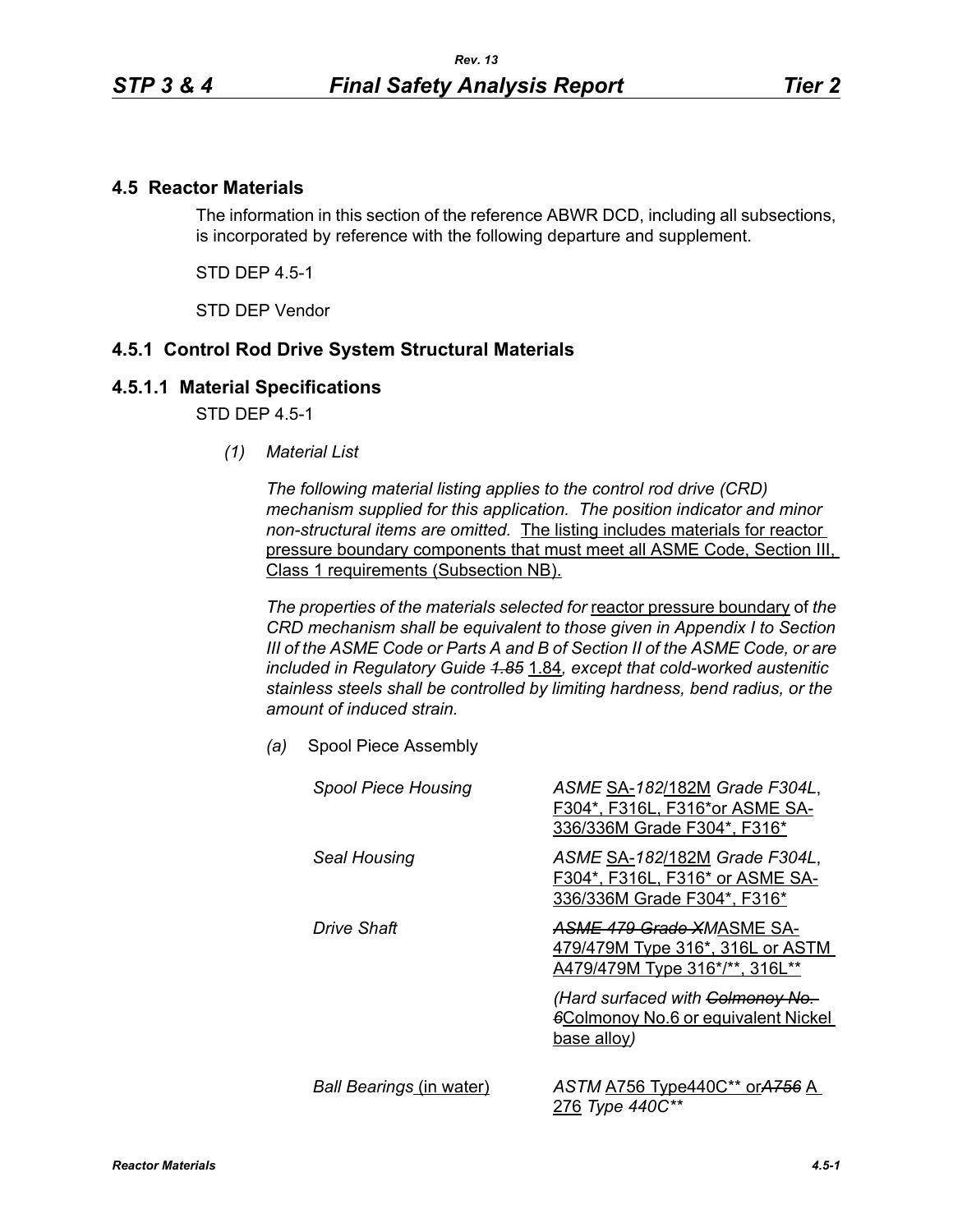|     | <b>Ball Bearings (in air)</b> | AISI 52100**                                                                                                                                                      |
|-----|-------------------------------|-------------------------------------------------------------------------------------------------------------------------------------------------------------------|
|     | <b>Gland Packing Spring</b>   | <b>Inconel X 750 AMS 5699 Alloy</b><br>N07750** (Alloy X-750)                                                                                                     |
|     | <b>Separation Spring</b>      | AMS 5699 Alloy N07750**<br>(Alloy X-750)                                                                                                                          |
|     | <b>Separation Magnet</b>      | Alnico No. 5 and ASME SA-<br>479/479M<br><u>Type 316*, 316L or ASTM</u><br>A479/479M Type 316*/**, 316L**                                                         |
| (b) | <b>Ball Spindle</b>           |                                                                                                                                                                   |
|     | <b>Ball Screw Shaft</b>       | <b>ASME SA-564/564M Type 630</b><br>Condition H-1100 or ASTM A-<br>564/564M TP630 Type 630 (17-<br>4PH)**                                                         |
|     |                               | Condition H-1100                                                                                                                                                  |
|     | <b>Ball Nut</b>               | <b>ASME SA-564/564M Type 630</b><br>Condition H-1100 or ASTM A-<br>564/564M TP630 Type 630 (17-4PH)<br>**                                                         |
|     |                               | Condition H-1100                                                                                                                                                  |
|     | Balls                         | ASTM A756 Type 440C** or A756 A<br>580/580M Type 440C** or A276 Type<br>440C**                                                                                    |
|     | <b>Guide Roller</b>           | Stellite No. 3, or nickel base alloy                                                                                                                              |
|     | <b>Guide Roller Pin</b>       | Haynes Alloy No. 25, ASME SA-<br>479/479M Type XM-19 (Nitrided) or<br><b>ASTM A479/479M Type XM-19**</b><br>(Nitrided) or equivalent ferrous base<br><u>alloy</u> |
|     | <b>Spindle Head Bolt</b>      | Stellite No. 6B Stellite No. 6B**                                                                                                                                 |
|     | <b>Spindle Head Bushing</b>   | Stellite No. 12**                                                                                                                                                 |
|     | <b>Separation Spring</b>      | <del>Inconel X-750</del>                                                                                                                                          |
|     | <b>Separation Magnet</b>      | <del>Alnico No. 5/</del>                                                                                                                                          |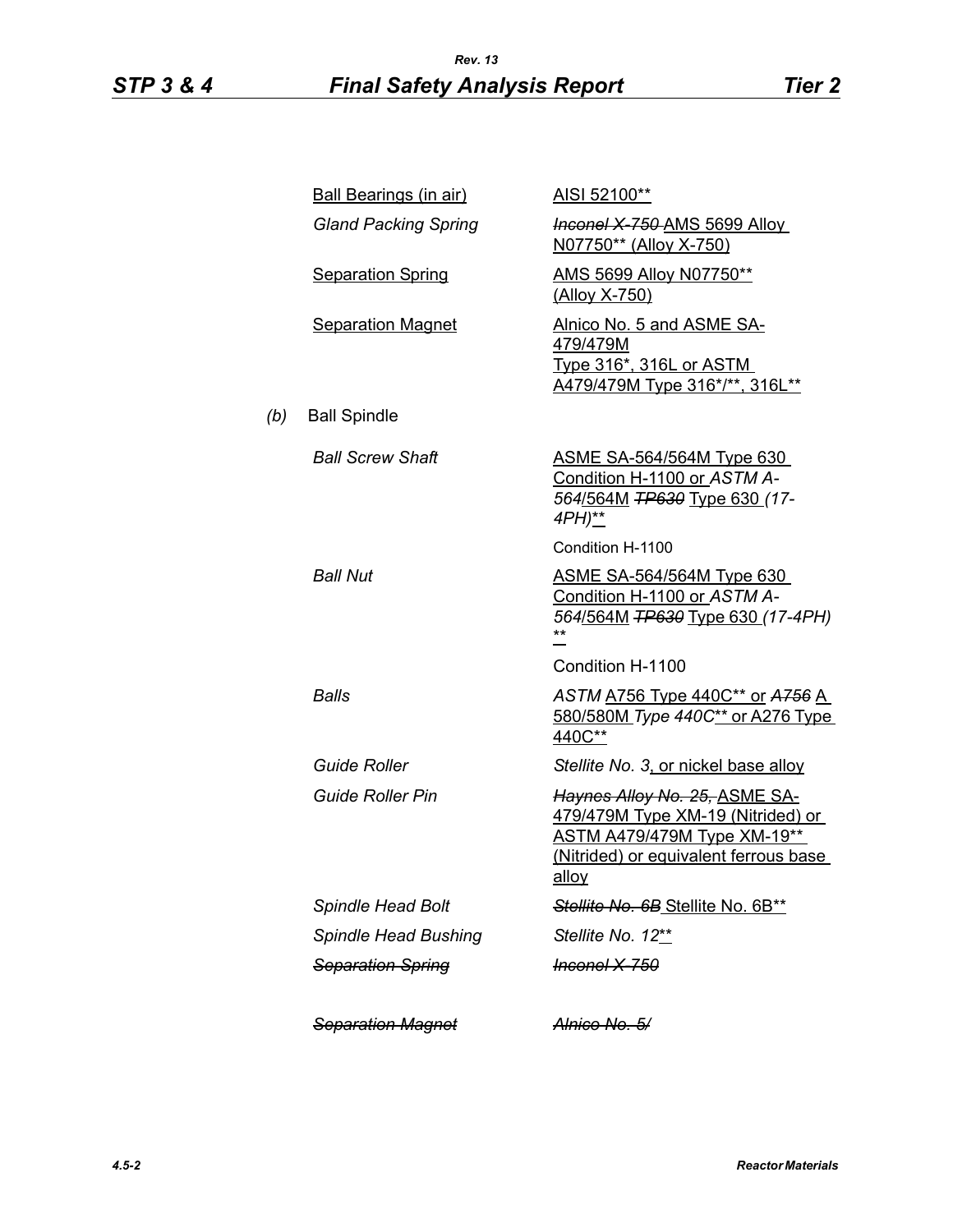| (c) | <b>Buffer Mechanism</b>         |                                                                                                                                                                       |
|-----|---------------------------------|-----------------------------------------------------------------------------------------------------------------------------------------------------------------------|
|     | <b>Buffer Disk Spring</b>       | ASME SB-637 Alloy N07750<br>orthconel X-750-ASTM B 637 Alloy<br>N07750**or AMS 5542 Alloy<br>N07750**                                                                 |
|     |                                 | <u>(Alloy X-750)</u>                                                                                                                                                  |
|     | <b>Buffer Sleeve</b>            | <u>ASME SA-479/479M Type 316*,316L</u><br>(Hard surfaced with Colmonoy No.6)<br><u>or ASTM A 479/479M Type</u><br>316*/** <del>316L</del> , 316L**                    |
|     |                                 | (Hard surfaced with Colmonoy No. 6)                                                                                                                                   |
|     | <b>Guide Roller</b>             | Stellite No. 3, or nickel base alloy                                                                                                                                  |
|     | <b>Guide Roller Pin</b>         | <del>Haynes Alloy No. 25, ASME SA-</del><br>479/479M Type XM-19 (Nitrided) or<br><b>ASTM A479/479M Type XM-19**</b><br>(Nitrided) or equivalent ferrous base<br>alloy |
|     | <b>Stop Piston</b>              | ASME SA-479/479M Type 316*,316L<br>(Hard surfaced with Stellite No.6) or<br>ASTM A 479/479M Type<br>316*/**316L, 316L**                                               |
|     |                                 | (Hard surfaced with Stellite No. 6)*                                                                                                                                  |
| (d) | <b>Hollow Piston</b>            |                                                                                                                                                                       |
|     | <b>Piston Tube</b>              | <b>ASME SA-312/312M Grade TPXM-</b><br><u>19 or XM-19 ASTM A 312/312M</u>                                                                                             |
|     |                                 | Grade TPXM-19                                                                                                                                                         |
|     | <i>Piston Head</i> Drive Piston | ASME SA-479/479M Type 316*<br>316L (Hard surfaced with Stellite<br>No.6) or 316L (Hardsurfaced with-<br>Stellite No. 3) ASTM A 479/479M<br>Type 316*/** 316L**        |
|     |                                 | (Hard surfaced with Stellite No. 6)                                                                                                                                   |
|     | Latch                           | <b>Inconel X-750 ASME SB-637 Alloy</b><br>N07750 or ASTM B 637 Alloy<br>N07750**                                                                                      |
|     |                                 | <u>(Alloy X-750)</u>                                                                                                                                                  |
|     | <b>Latch Spring</b>             | <b>Inconel X-750 AMS 5699 Alloy</b><br>N07750**                                                                                                                       |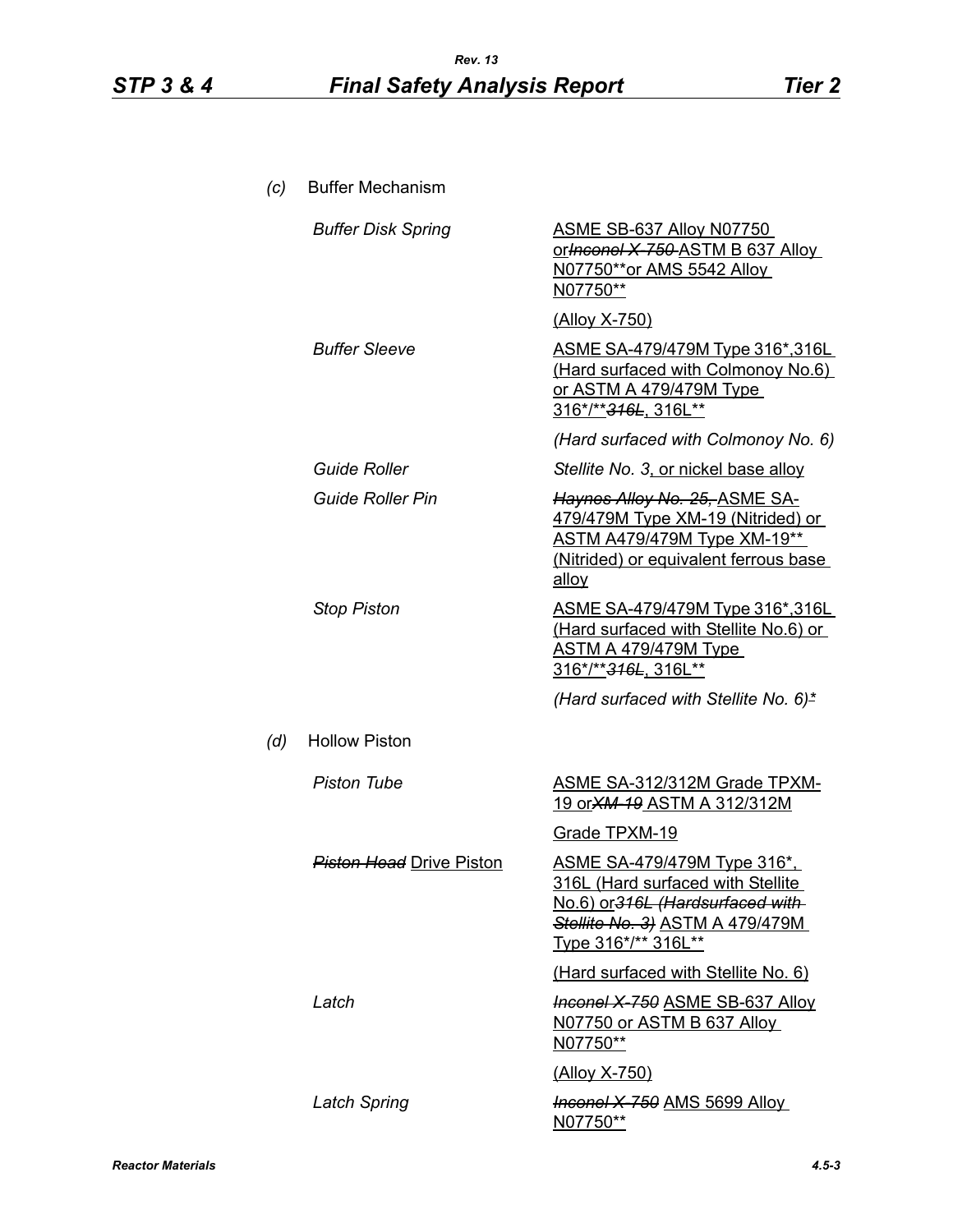|     |                                                                                                                                                                                        |                                               | (Alloy X-750)                                                                                                                   |  |
|-----|----------------------------------------------------------------------------------------------------------------------------------------------------------------------------------------|-----------------------------------------------|---------------------------------------------------------------------------------------------------------------------------------|--|
|     |                                                                                                                                                                                        | <b>Bayonet Coupling</b>                       | ASME SB-637 Alloy N07750 or<br><b>Inconel X-750 ASTM B 637 Alloy</b><br>N07750**                                                |  |
|     |                                                                                                                                                                                        |                                               | (Alloy X-750)                                                                                                                   |  |
|     | (e)                                                                                                                                                                                    | Guide Tube                                    |                                                                                                                                 |  |
|     |                                                                                                                                                                                        | Guide Tube                                    | 316L ASME SA-312/312M Grade<br><u>TP316*, TP316L or ASTM A_</u><br>312/312M Grade TP316*/**,<br>TP316L**                        |  |
|     | (f)                                                                                                                                                                                    | <b>Outer Tube Assembly</b>                    |                                                                                                                                 |  |
|     |                                                                                                                                                                                        | <b>Outer Tube</b>                             | <b>ASME SA-312/312M Grade TPXM-</b><br><u>19 or XM-19-ASTM A 312/312M</u><br>Grade TPXM-19**                                    |  |
|     |                                                                                                                                                                                        | Middle Flange                                 | ASME SA-182/182M Grade F304LG<br>F304*, F316L, F316* or ASME SA-<br>336/336M Grade F304*, F316*                                 |  |
|     | (g)                                                                                                                                                                                    | <b>Miscellaneous Parts</b>                    |                                                                                                                                 |  |
|     |                                                                                                                                                                                        | <b>Ball for Check Valve</b>                   | Haynes-Stellite No.3, or equivalent<br>cobalt base alloy                                                                        |  |
|     |                                                                                                                                                                                        | O-Ring Seal (Between CRD)<br>Housing and CRD) | 321SS Type 321 stainless steel<br>Goatedcoated with a qualified<br>material                                                     |  |
|     |                                                                                                                                                                                        | <b>CRD Installation Bolts</b>                 | ASME SA-193/193M Grade B7                                                                                                       |  |
|     |                                                                                                                                                                                        | $\star$                                       | The material shall be qualified to ensure that it is free from<br>sensitization. Carbon content specified to be 0.020% maximum. |  |
|     | $***$<br><b>Equivalent materials have been provided. Materials with similar</b><br>chemical composition, mechanical properties, and operating<br>experience are considered equivalent. |                                               |                                                                                                                                 |  |
| (2) | <b>Special Materials</b>                                                                                                                                                               |                                               |                                                                                                                                 |  |
|     |                                                                                                                                                                                        |                                               |                                                                                                                                 |  |

*The bayonet coupling, latch and latch spring, separation spring, and gland packing spring are fabricated from Alloy X-750 in the high temperature (1093°C) annealed*solution heat treated *condition, and aged 20 hours at 704°C to produce a tensile strength of 1137.7* 1034 *MPa minimum, yield of*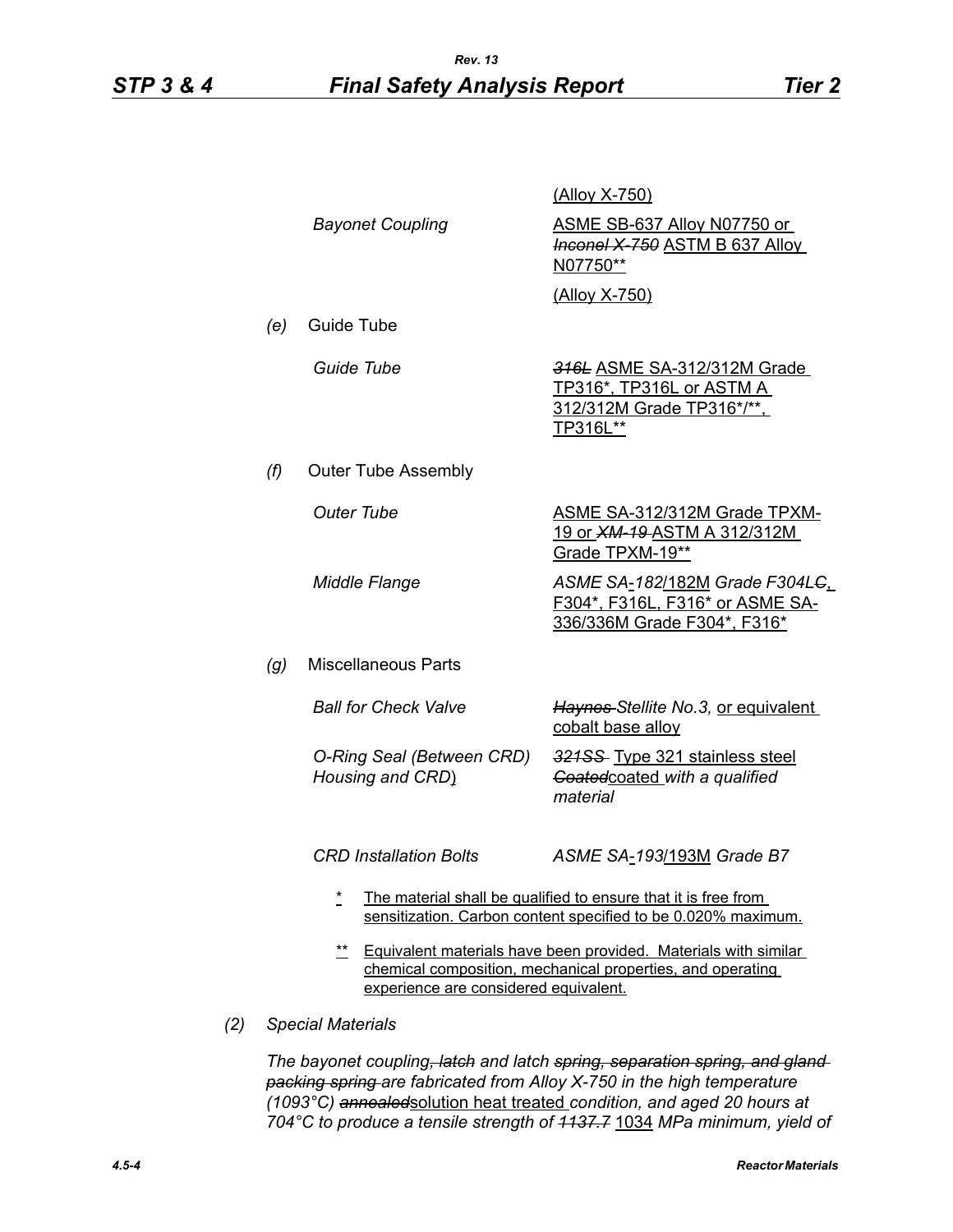*724* 655 *MPa minimum, and elongation of 20% minimum. The ball screw shaft and ballnut are ASTM A 564,* Type *TP 630 (17-4PH) (or its equivalent) in condition H-1100 (aged 4 hours at 593°C), with a tensile strength of* 965 *265.3 MPa minimum, yield of* yield strength of 795 *792.92 MPa minimum, and elongation of 15* 14*% minimum.*

*These are widely used materials, whose properties are well known. The parts are readily accessible for inspection and replaceable if necessary.*

*All materials for use in this system shall be selected for their compatibility with the reactor coolant as described in Articles NB-2160 and NB-3120 of the ASME Code.*

*All*Special *materials,* (X-750, 17-4PH)*except SA479 or SA249 Grade XM-19, have been successfully used for the past* at least *15 to 20*25 *years in similar drive mechanisms* (LPCRD or FSCRD)*. Extensive laboratory tests have demonstrated that ASME SA479 or SA249 Grade XM-19 are suitable materials and that they are resistant to stress corrosion in a BWR environment.*

*No cold-worked austenitic stainless steels except those with controlled hardness or strain are employed in the Control Rod Drive (CRD) System. During fabrication and installation, special controls are used to limit the induced strain, and the bend radii are kept above a minimum value.*

#### **4.5.1.2 Austenitic Stainless Steel Components**

STD DEP 4.5-1

*(1) Processes, Inspections and Tests*

*All austenitic stainless steels are used in the solution heat treated condition. In all welded components which are exposed to service temperature exceeding 93°C, the carbon content* of 300 series stainless steel *is limited not to exceed 0.020%. On qualification, there is a special process employed which subjects selected 300* series*Series stainless steel components to temperatures in the sensitization range. The drive shaft, buffer sleeve, piston* drive piston, stop piston*head and buffer are hard surfaced with Colmonoy 6 (*Colmonoy No.6 *or its /*an *equivalent). Colmonoy (or its equivalent) hard* Hard-*surfaced components have performed successfully for the past* 25*15 to* 30*20 years in drive mechanisms. It is normal practice to remove some CRDs at each refueling outage. At this time, the Colmonoy (or its equivalent) hard surfaced parts are accessible for visual examination. This inspection program is adequate to detect any incipient defects before they could become serious enough to cause operating problems (see Subsection 4.5.3.1 for COL license information). The degree of conformance to Regulatory Guide 1.44 is presented in Subsection 4.5.2.4.*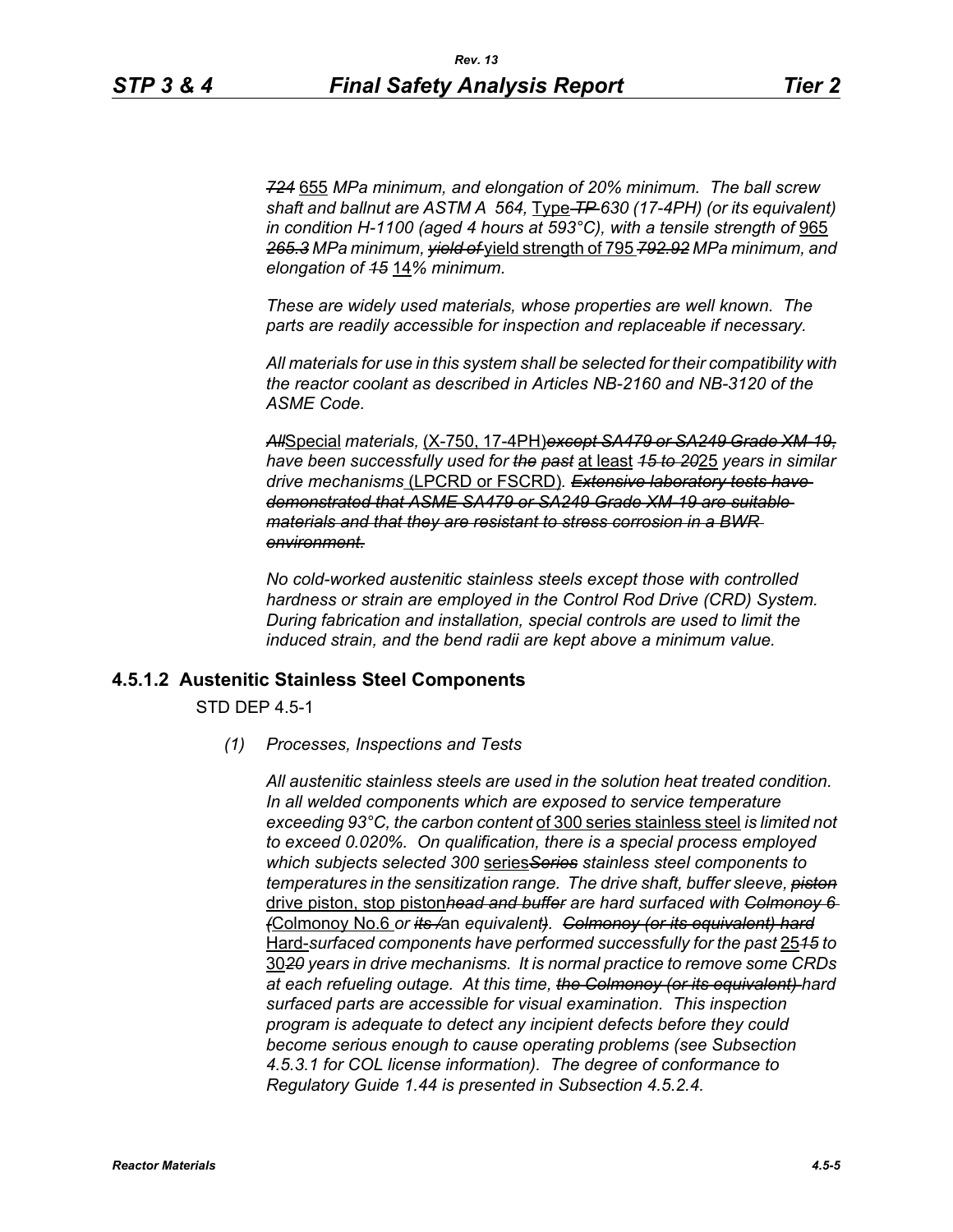# **4.5.1.4 Cleaning and Cleanliness Control**

STD DEP 4.5-1

STD DEP Vendor

*Semiannual examination of 10% of the units humidity indicators is required to verify that the units are dry and in satisfactory condition. This inspection shall be performed with a GE-Engineering designated representative present. The position indicator probes are not subject to this inspection.*

*Site or warehouse storage specifications require inside heated storage comparable to Level B of ANSI N45.2.2* NQA-1, Part II, Subpart 2.2.

## **4.5.2 Reactor Materials**

STD DEP 4.5-1

#### **4.5.2.1 Material Specifications**

#### *Materials Used for the Core Support Structure:*

- *Shroud Support*—Niobium modified Nickel-Chromium-Iron Alloy 600 per ASME Code Case No. N-580-2-*Nickel-Chrome-Iron-Alloy, ASME SB166 or SB168*
- **Shroud, Core Plate, and Grid**—ASME SA-240/240M Type 316L or Type 316<sup>\*</sup> and SA479/479M Type XM-19, *SA182,* SA-479/479 Type 316L, *SA312, SA249, or SA213 (all Type 304L or 316L)*SA-182/182M Grade F316L
- *Peripheral Fuel Supports*—**ASME** *SA312 Grade Type-304L or 316L*SA-479/479M Type 316\* or Type 316L
- *Core Plate and Top Guide Studs, Nuts, and Sleeves*—*ASME SA-479 (Type 304, 316, or XM 19) (all parts); or SA-193 Grade B8 Type 304 (studs); or SA-194 Grade 8 (Type 304) (nuts); or SA-479 (Type 304L or 316L), SA-182 (Grade F304L or F316L), SA-213 (Type 304L, 316 or 316L), SA-249 (Type 304L, 316, or 316L) (sleeves)*ASME SA-479/479M Type 316\* or Type 316L and XM-19
- *Control Rod Drive Housing*—*ASME SA-312 Grade TP304L or 316L SA-182 Grade F304L or F316L, and ASME SA-351 Type CF3 (Type 304L) or Type CF3M (Type 316L)*ASME SA-336/336M Grade F316\* or ASME SA-312/312M TP316\*
- *Control Rod Guide Tube*—*ASME SA-351 Type CF3 or CF3M, or SA-358, SA-312, or SA-249 (Type 304L or 316L)*ASME SA-312/312M Grade TP316\* or Type 316L (Body), SA-479/479M Type XM-19 (Base), SA 312/312M Grade TPXM-19 (Sleeve)
- *Orificed Fuel Support*—*ASME SA-351*/351M *Grade* CF3 *Type CF3 (Type 304L) or CF3M (Type 316L)*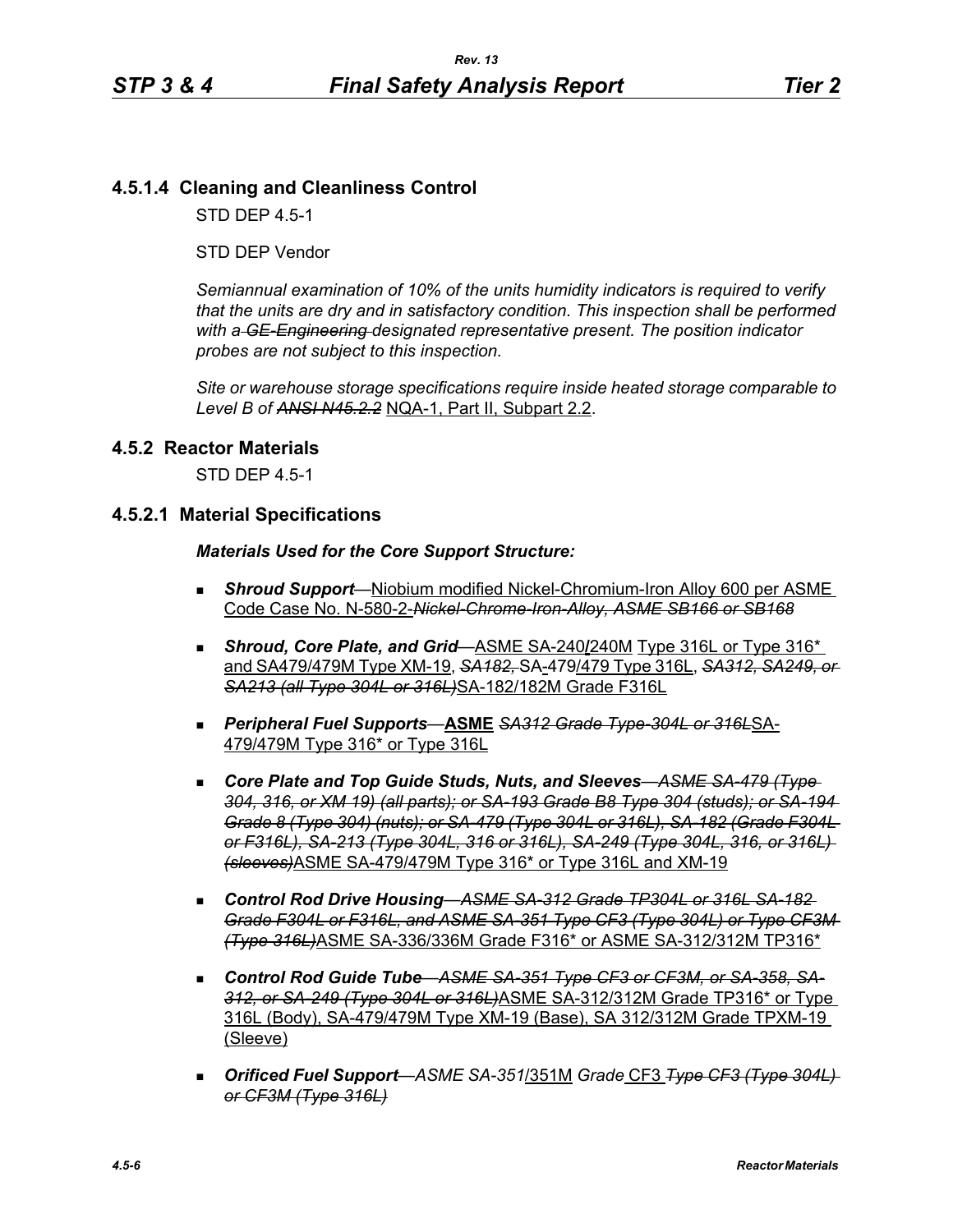The base material shall be qualified to assure that it is free from sensitization. Carbon content is specified to be 0.02% maximum.

## *Materials Employed in Shroud Head and Separator Assembly and Steam Dryer Assembly:*

*All materials are 304L or 316L stainless steel* except castings, Steam Dryer Vanes, and Steam Dryer Seismic Blocks.

- *Plate, Sheet* and Strip—*ASTM A 240 Type 304L or 316L and Strip*or ASME SA-240/240M Type 316L
- *Forgings—ASTM A182 Grade 304L or* F*316L* or ASME SA-182/182M Grade F316L
- *Bars*—*ASTM A276 Type 316L or 304L* ASTM A 479 Type 316L or ASME SA-479/479M Type 316L
- *Pipe*—*ASTM A 312 Grade TP-304L or316L* or ASME SA-312/312M Grade TP 316L
- *Tube*—*ASTM A269 Grade TP-304L or 316L* or ASME SA-312/312M Grade TP 316L or SA-403/403M WP 316L
- *Castings—ASTM A 351 Grade* CF3*CF8, CF8M*or ASME SA-351/351M Grade CF3
- Steam Dryer Seismic Blocks—ASTM A 240 Type XM-19 or ASME SA-240/240M Type XM-19
- Steam Dryer Vanes—ASTM A 240 Type 304L or 316L or ASME SA-240/240M Type 304L or 316L

*All core support structures are fabricated from ASME specified materials, and designed in accordance with requirements of ASME Code Section III, Subsection NG. The other reactor internals are noncoded, and they are fabricated from ASTM or ASME specification materials* or other equivalent specifications.

## **4.5.2.2 Controls on Welding**

STD DEP 4.5-1

*Core support structures are fabricated in accordance with requirements of ASME Code Section III, Subsection NG-4000, and the examination and acceptance criteria shown in NG-5000. Other internals are not required to meet ASME Code requirements. ASME Section IX B&PV Code requirements are followed in fabrication of core support structures.*

The internals, other than the core support structures, meet the requirements of the industry standards, e.g., ASME or AWS, as applicable. ASME B&PV Code Section IX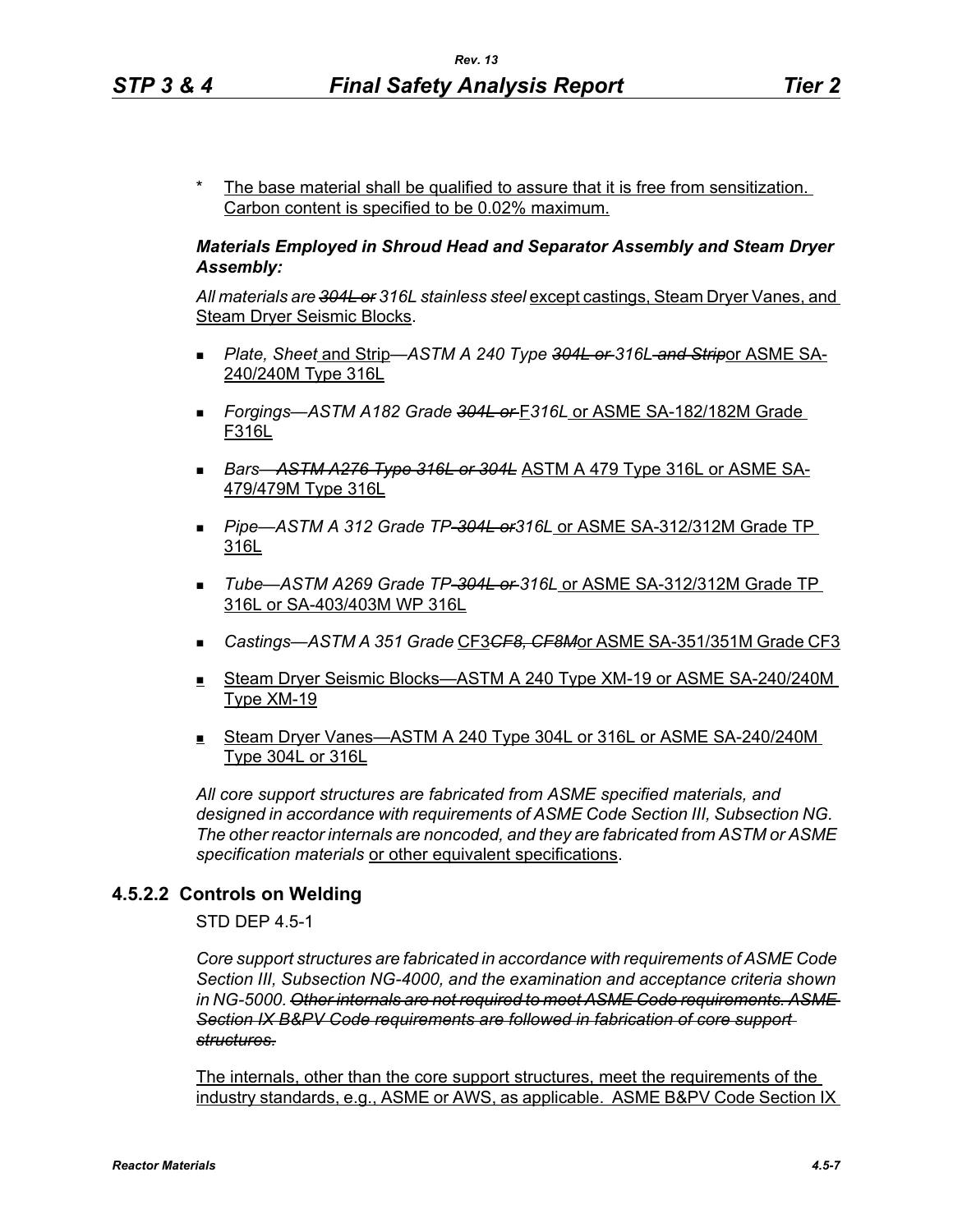qualification requirements are followed in fabrication of core support structures. All welds are made with controlled weld heat input.

# **4.5.2.3 Non-Destructive Examination of Wrought Seamless Tubular Products**

STD DEP 4.5-1

*Wrought seamless tubular products for CRD housings and peripheral fuel supports are supplied in accordance with ASME Section III, Class CS, which requires examination of the tubular products by radiographic and/or ultrasonic methods according to Paragraph NG-2550. The examination will satisfy the requirements of NG 5000.* The stainless steel CRD housings (CRDHs), which are partially core support structures (inside the reactor vessel), serve as the reactor coolant pressure boundary outside the reactor vessel. The CRD housing material is supplied in accordance with ASME Section III Class 1 requirements. The CRDHs are examined and hydrostatically tested to the ASME Section III Class 1 requirements as well as Class CS requirements.

## **4.5.2.4 Fabrication and Processing of Austenitic Stainless Steel—Regulatory Guide Conformance**

STD DEP 4.5-1

*Significantly cold-worked stainless steels are not used in the reactor internals except for vanes in the steam dryers; cold work is controlled by applying limits on hardness, bend radii and surface finished on ground surfaces. Furnace sensitized material are not allowed. Electroslag welding is not applied for structural welds. The delta ferrite content for weld materials used in welding austenitic stainless steel assemblies is verified on undiluted weld deposits for each heat or lot of filler metal and electrodes. The delta ferrite content is defined for weld materials as* a minimum average *5.0 Ferrite Number (FN) minimum* of 8 *8.0 FN*, with no individual reading less than 5 FN, *average and 20 FN maximum. This ferrite content is considered adequate to prevent any micro fissuring (Hot Cracking) in austenitic stainless steel welds. This procedure complies with the requirements of Regulatory Guide 1.31.*

*The limitation placed upon the delta ferrite in austenitic stainless steel castings is* 8% minimum and a maximum value of 20%*8FN (ferrite number) minimum and a maximum value of 20FN.***.** *The maximum limit is used for those castings designed for a 60 year life such as the fuel support pieces, in order to limit the effects of thermal aging degradation. Short in-reactor lifetime components such as the fuel tie plates do not require such a limit.*

*Proper solution annealing of the 300 series austenitic stainless steel is verified by testing per ASTM A262, "Recommended Practices for Detecting Susceptibility to Intergranular Attack in Stainless Steels." Welding of austenitic stainless steel parts is performed in accordance with Section IX (Welding and Brazing Qualification) and Section II Part C (Welding Rod Electrode and Filler Metals) of the ASME B&PV* Code. *Welded austenitic stainless steel assemblies require solution annealing to minimize the possibility of the sensitizing. However, welded assemblies are dispensed from this requirement when there is documentation that welds are not subject to significant sustained loads and assemblies have been free of service failure. Other reasons, in*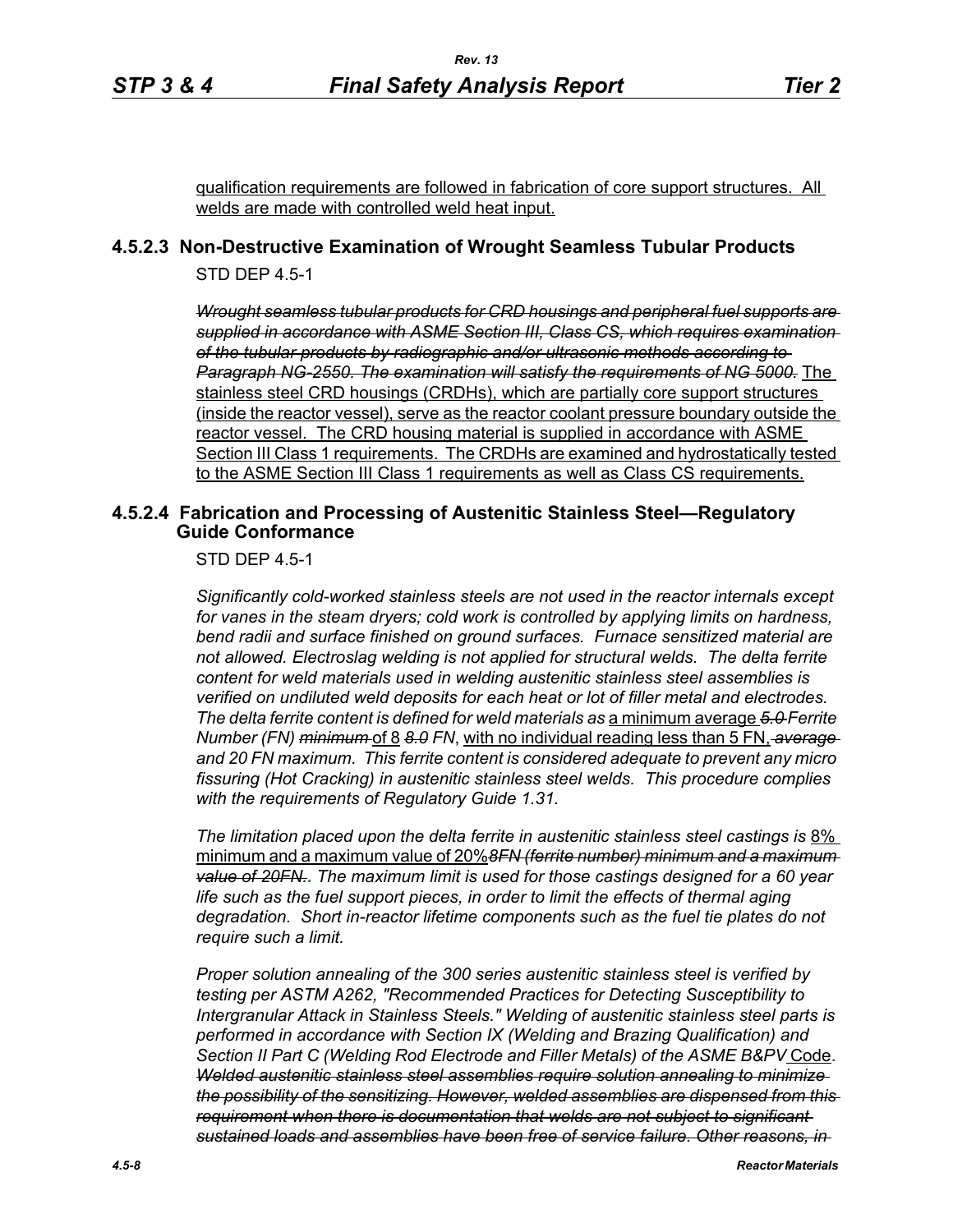*line with Regulatory Guide 1.44, for dispensing with the solution annealing are that (1) assemblies are exposed to reactor coolant during normal operation service which is below 93.3°C temperature or (2) assemblies are of material of low carbon content (less than 0.020%). These controls are employed in order to comply with the intent of Regulatory Guide 1.44.*

For ABWR, the primary method used to comply with the intent of Regulatory Guide 1.44 is to require low carbon content (<0.020%) for all 300 series stainless steels exposed to high temperature reactor water. Alternately, material use is restricted to low temperature locations (T<93°C). These controls comply with the intent of Regulatory Guide 1.44.

#### **4.5.2.5 Other Materials**

STD DEP 4.5-1

*Materials, other than Type-300 stainless steel, employed in reactor internals are:*

- *(1) SA479 Type XM-19 stainless steel*
- *(2) SB166, 167, and 168, Nickel-Chrome-Iron (Alloy 600)* Niobium modified Alloy 600 per ASME Code Case No. N-580-2
- *(3) SA637 Grade 688 Alloy X-750* ASTM B 637 or ASME SB-637, AMS 5542, AMS 5699 UNS N07750 (Alloy X-750) or equivalent

*Alloy 600 tubing, plate, and sheet are used in the annealed condition. Bar may be in the annealed or cold-drawn condition.*All Nb-modified Alloy 600 is used in the solution annealed condition.

*Alloy X-750 components are fabricated in the annealed or equalized condition and aged when required. Where maximum resistance to stress corrosion is required,* Alloy X-750*the material is used in the high temperature (2000*1093°C) *annealed plus single aged condition.*

*Stellite 6 (or its equivalent) hard surfacing is applied to the austenitic stainless steel HPCF couplings using the gas tungsten arc welding or plasma arc surfacing processes* A hard chromium plating surface is applied to the austenitic stainless steel HPCF couplings.

*All materials , except SA479 Grade XM-19, have been successfully used for* at least 25 years in BWR applications.*the past 15 to 20 years in BWR applications. Extensive laboratory tests have demonstrated that XM-19 is a suitable material and that it is resistant to stress corrosion in a BWR environment.*